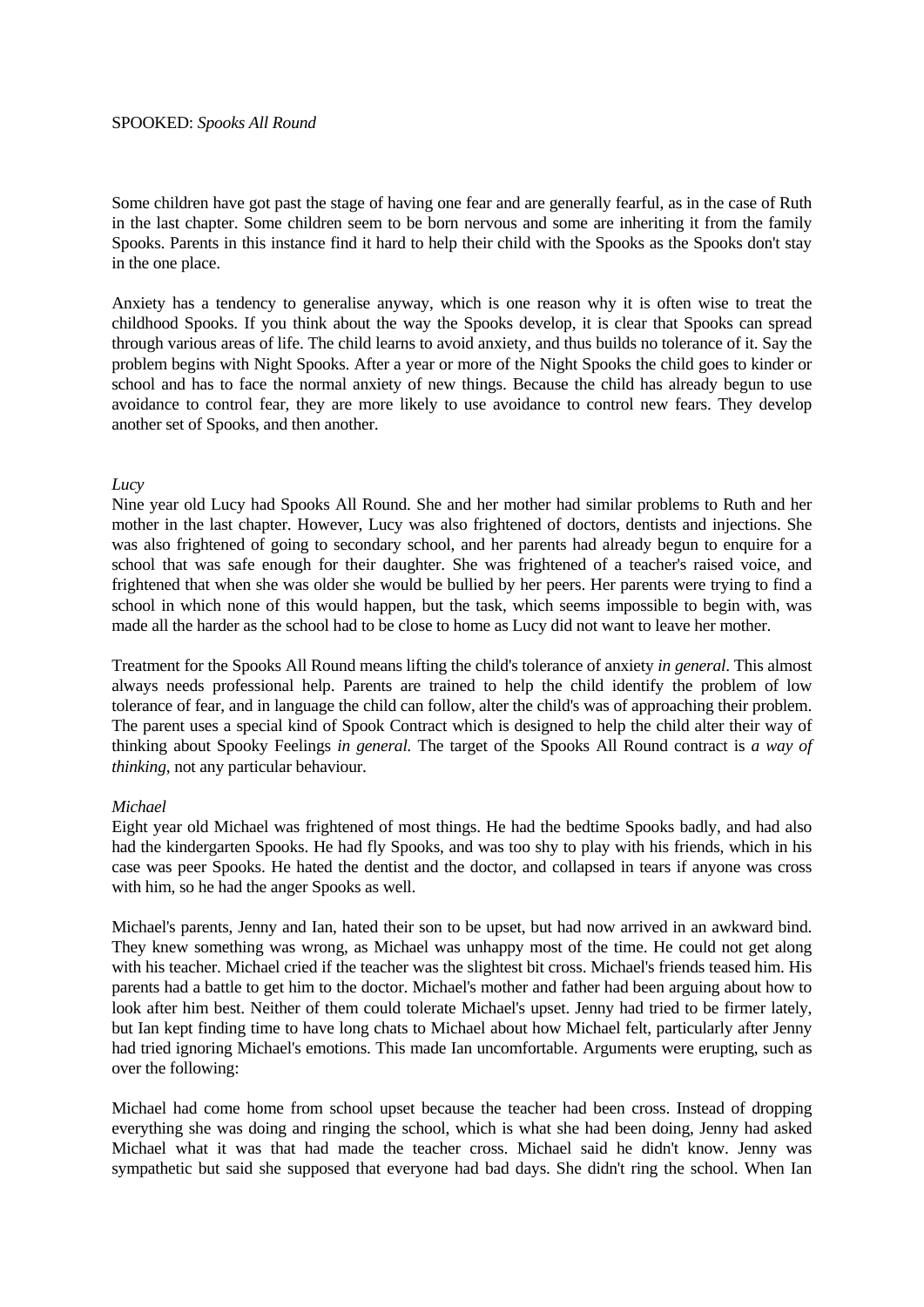came home and saw that Michael was still upset, he said Jenny was uncaring and disappeared with Michael into Michael's room for an hour long heart to heart. Jenny was angry. It was hard for her to resist trying to make Michael feel better, and now Ian had done what she had with great effort resisted doing.

When Jenny, Ian and Michael came for help, they needed to understand the changes they had to make as well as the changes they had to help Michael make. Like so many conscientious parents, they had their goals set on how to make Michael feel better rather than how to help Michael learn those things which would enable him to grow up healthy and happy. Although Jenny had begun to see the way out, she was confused and unlikely to go through with her new behaviours without help, and even if she had, she would then have had to deal with Ian's discomfort.

# *Goal setting when children have the Spooks*

When children have the Spooks All Round, the way parents set their own goals as parents becomes critical. Nearly all parents that seek help are concerned, conscientious and loving parents. In part, they have got themselves into trouble simply because of these characteristics. They find it hard to step back from the child's immediate experiences and ask themselves what the child needs to learn in order to grow up healthy and happy.

The answer to this when the child has Spooks All Round, is that parents need to help the child recognise and alter scary thinking.

# *Michael's Spook Contract*

Michael and his parents were introduced to the idea of scary thoughts, which make scary feelings. A chart was drawn, with Michael's idea of what a scary thought and a scary feeling might look like. Underneath this drawing we wrote down the kind of scary thoughts Michael got during an ordinary day. On the other side of the chart was a picture of a *Real* thought, that is, a thought which was based on what was happening, and not on fear itself.

\* A Scary Thought is fear in disguise

\* A Real Thought is based on what is actually happening or likely to happen.

Some examples of real and scary thoughts from Michael's chart can be seen in the (opposite page - need an illustration here)

## *Awfulising*

Michael often made his fears worse by labelling the things that happened to him *awful* rather than thinking about them more clearly. Children are prone to thinking about some things as *awful*. By this they mean that the awful thing is so bad that it must be avoided at all costs. Some adults think like this as well, and adults who think like this also suffer more anxiety then perhaps they otherwise would. A child might say that it would be *awful* if their friend stopped liking them. They feel like it would be the end of the world. It would be unpleasant, no doubt. But definitely not the end of the world. The word awful brings our thinking to a dead end, and fears set in easily at this point.

In managing fears it is important to keep thinking about what would really happen if the friend stopped liking you, rather than acting as if it is the end of the world. Awfulising is one example of scary thinking. Real thoughts might not be pleasant, but they don't make you feel as if the end of the world has just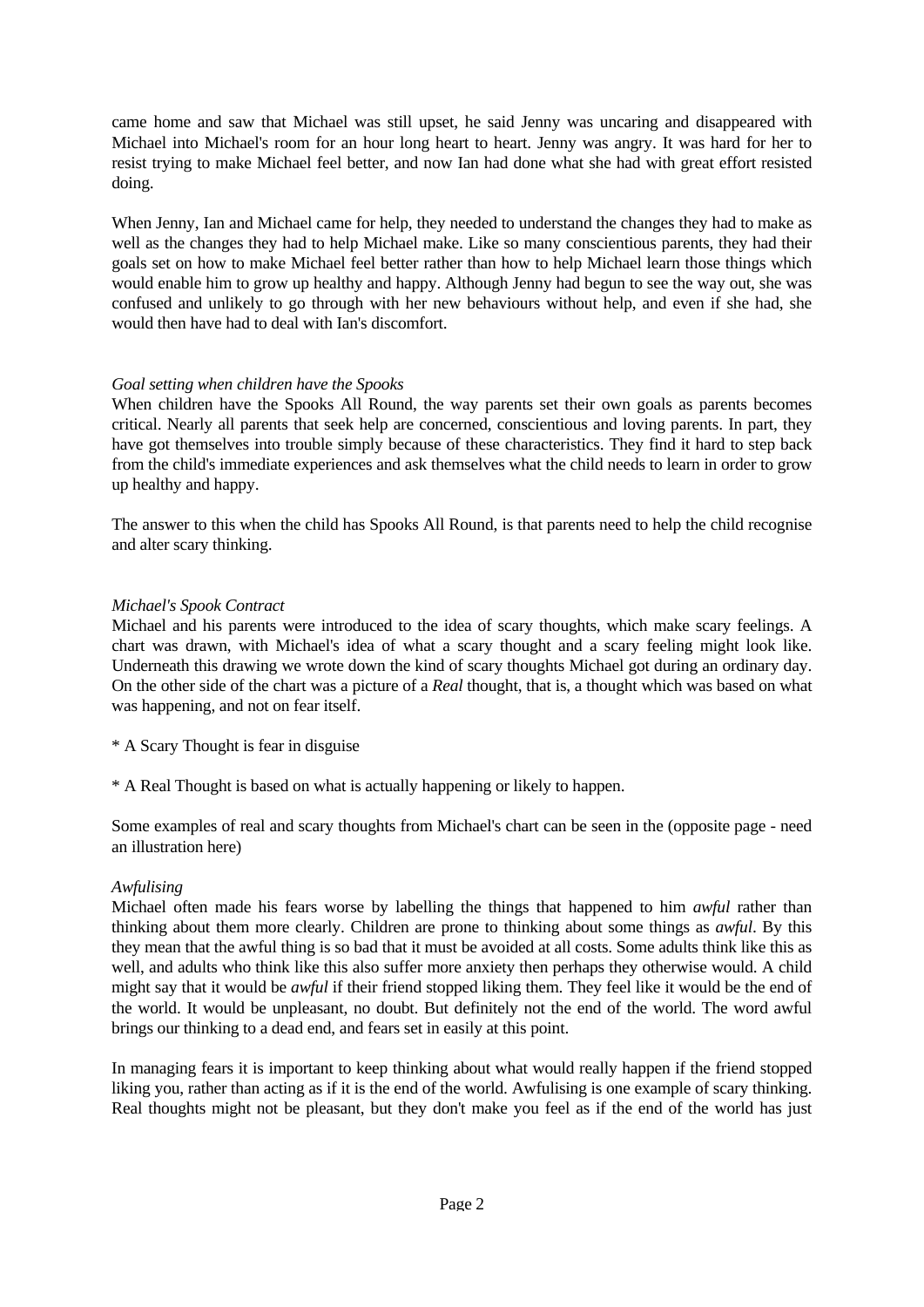arrived.

Example:

Scary Thoughts are:

If the teacher gets cross with me it will be AWFUL The teacher should not get cross with me I could never put up with having an injection - its too scary If I go to the party other kids might tease me and that would be AWFUL. Feeling scared is AWFUL

Real Thoughts are:

I do not like the teacher being cross but people sometimes are cross and I can think about what she is saying to me.

The teacher will sometimes get cross.

Nothing much happens to me when the teacher is cross

I would like one day to be able to have injections without feeling so terrified.

I will feel sad and angry if kids tease me, but I could probably do some things differently myself to help stop this happening.

Feeling scared is very uncomfortable. It passes.

Michael and his parents kept this chart on the refrigerator for about a week, collecting scary thoughts and changing them to real thoughts. They discovered what most parents of children with Spooks All Round discover - Michael's day was full of Scary Thoughts - it was the way he thought. Also, it was often the way *they* thought, and they had not realised it. Some of Jenny and Ian's scary thoughts were:

If Michael feels scared there is something wrong with him.

Unless our son is happy he will be a depressed adolescent and might take drugs or kill himself

If our son is sad it must mean we are bad parents

Children should be happy

The important point for Michael was that as he found out about real thoughts and scary thoughts he found that the Spooks could be helped by thinking real thoughts. Jenny and Ian found that they did a better job of helping Michael learn how to cope by thinking real thoughts. They stopped trying to make him feel better and started helping him think in healthy ways. Can you think of the Real thoughts which would have helped Michael's parents parent better?

Michael was also given a short relaxation tape to help manage the Spooks.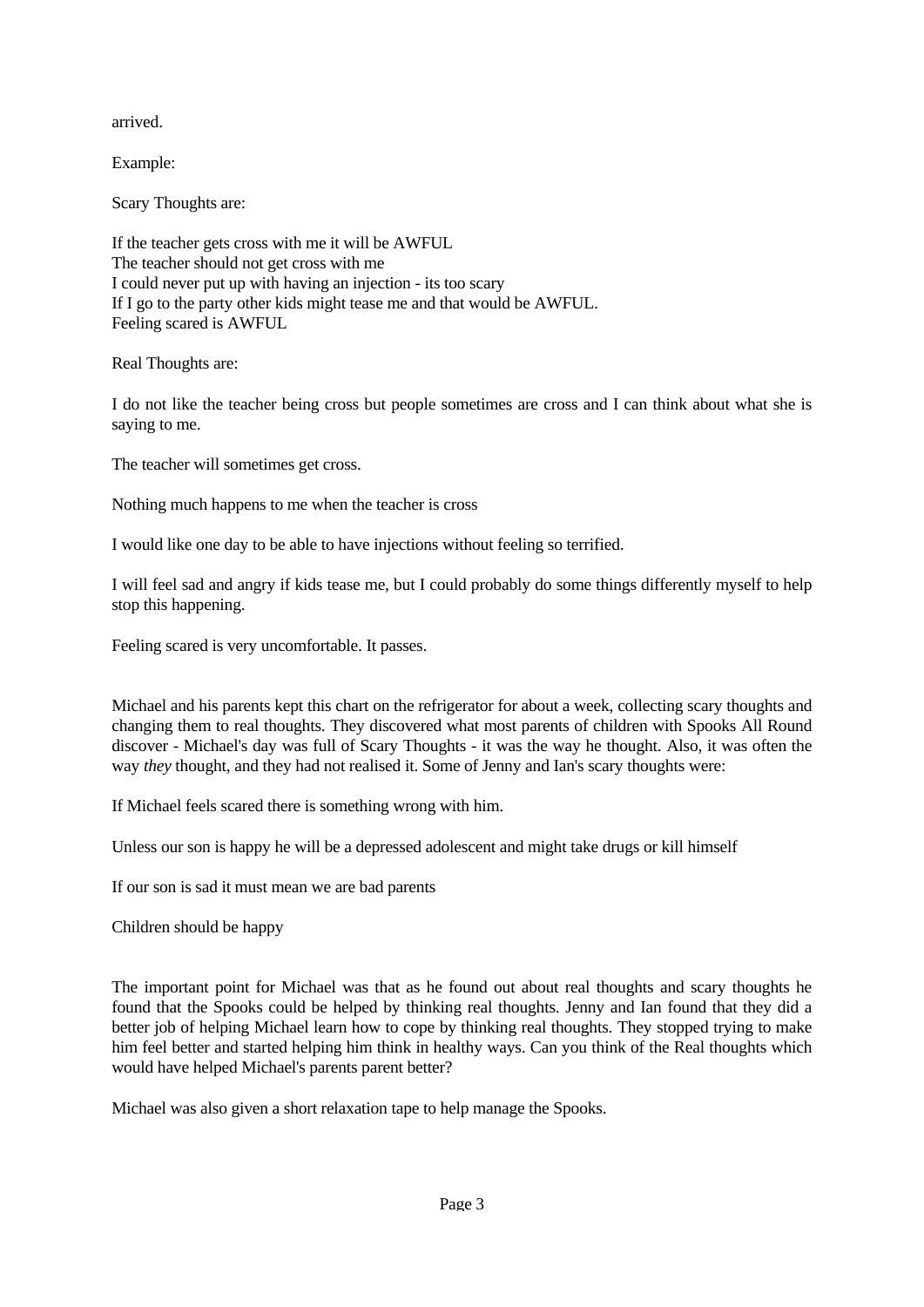## *Relaxation for Children*

Relaxation is a popular tool in the treatment of adult anxieties. Anxiety and fear, as already pointed out, trigger the red alert system of the body - the fight flight reflex. Relaxation turns off this system. The fight flight reflex comes on semi automatically, but it is quite possible to learn how to turn it off.

An adult who suffers from anxiety when sitting in a theatre, for example, is in the very uncomfortable situation of having their fight flight reflex turned on in the middle of the performance. Most people so affected start to panic further because of the context - they feel they are unable to move even if they want to. Treating this problem involves training the person in good relaxation, which means helping them acquire the ability to turn off the fight flight reflex. This is what relaxation therapy is all about, to give the person control back over the things their body does.

Teaching this to children however, is not as reliable as teaching it to adults. This is why I only use it when the child has Spooks All Round, or sometimes, the nighttime Spooks. To use relaxation, one has to have the ability to step outside one's current uncomfortable experience. Adrenaline racing through the system creates very unpleasant feelings, and adults are taught to relax, which turns off the emergency system, and then tolerate the time in between relaxing the body and the adrenaline levels coming down. There is always an uncomfortable gap between turning off the fight flight reflex and the body returning to a relaxed state. Adults who do not understand this do not learn to master anxiety and turn off the fight flight reflex.

Adults achieve this reasonably easily. But they have the ability to step outside of their current experience and wait for the body to slow down. This capacity to step outside one's current feelings is not well developed in children. Children find tolerating the feelings of the moment harder. Children of 8 or 9 and older may manage this with skilled help. Younger children are unlikely to do so. Younger children *may* respond to tapes of their parents reading their favourite stories at night as part of treatment for nighttime Spooks. They are unlikely to be able to use relaxation tapes, except as a source of comfort in hearing someone else's voice.

Michael *was* taught how to relax and slow his body down, and had some success in learning that the fight flight reflex could be controlled, rather than have it controlling him. This however, usually takes some professional help.

## *The Good Parent Contract*

When Michael and his parents had got used to scary and real thoughts, they began to work on helping Michael keep to real thoughts. After a week practising they had all become quite good at recognising scary thoughts and the parents were instructed, with Michael present, *never* to act on scary thoughts, as acting as if scary thoughts are real makes them bigger and harder to handle. The parents were given their own chart for the fridge, called a *Good Parent Contract.* On this chart was drawn a picture of a scary thoughts being shrunk. Michael was shown this, and told that it was his parents job never to act on a scary thoughts. There was one exception to this, and that was Michael's bedtime Spooks. He had a separate Spook Contract for that, worked out in the usual way.

Treating children with Spooks All Round needs a lot of care. It is useless to expose the child to fear without the proper support, but the child with Spooks All Round has so many Spooks that trying to fit them all into an ordinary Spook Contract is useless. Targeting scary thoughts and changing them into real thoughts does work well, but parents *must* be prepared to help correct their child's thinking patiently and consistently, with a little bit of humour if this helps. A Good Parent Contract makes it clear to the child that the parents are going to do only what is best for the child, and it makes it clear to the parents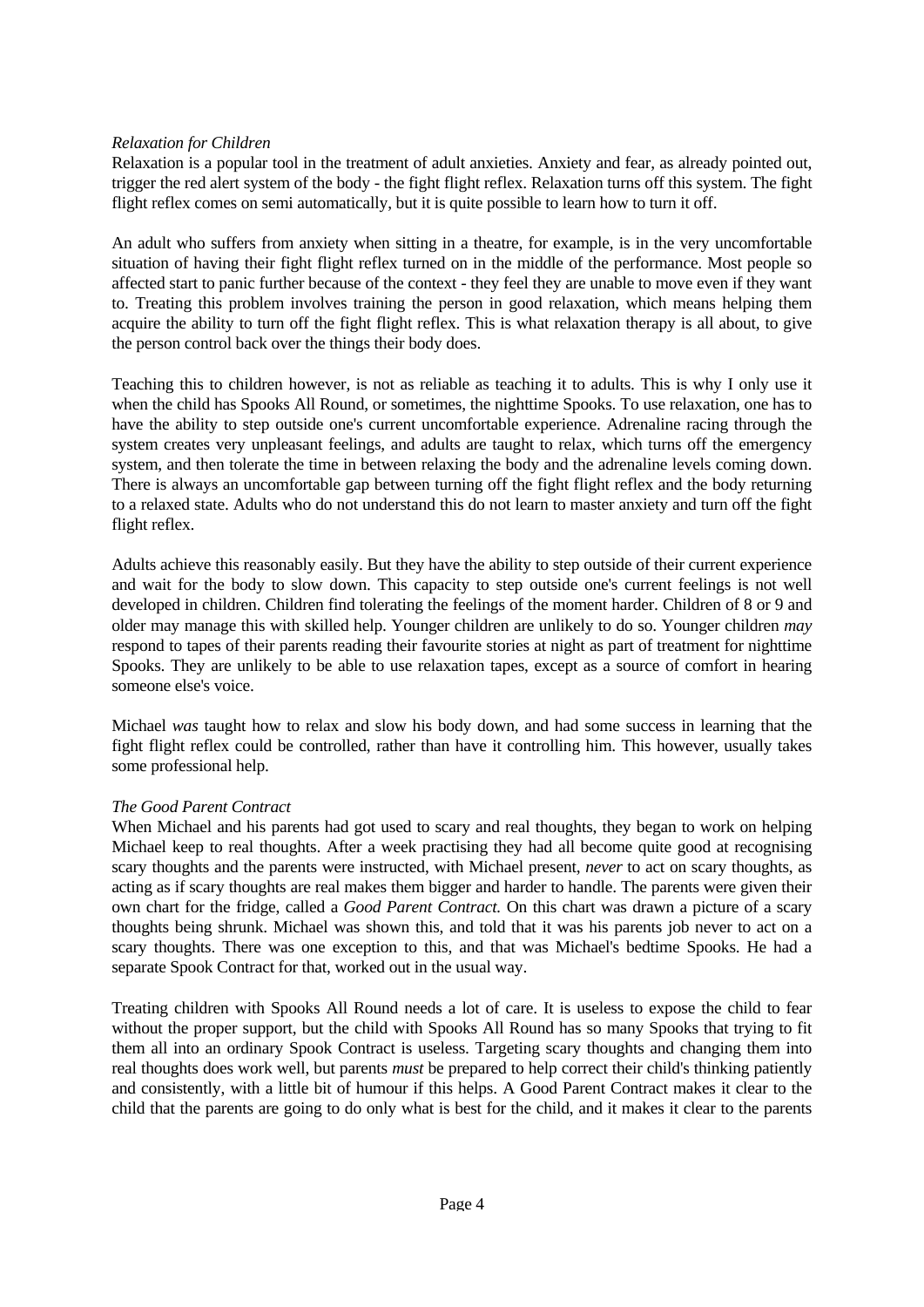what this is. The goals of the Good Parent Contract is to encourage those abilities which the *child needs* to be well and happy - not to make the child feel better in the short term or continue avoiding and being controlled by, his fears.

One of the key method parents of children with Spooks All Round are taught is *reframing*, which is often used when parents are sticking to their Good Parent Contracts.

# *Reframing*

It is important to provide a frightened child with the experience that his feelings are *understood* even if it is also the case that parents do not act on his fears and thus help him avoid them. Reframing is used for just this purpose - to help parents stick to the task of helping the child identify and master the problem.

Let us take the case of Michael, above. He suddenly has a scary thought that the teacher may yell at him as some of his homework may be wrong, and he bursts into tears. His mother in the past would have acted on his fears. She would have done one of the following:

1. Rung the teacher to let her know how upset Michael was so that she would take extra care.

2. Done Michael's homework for him.

3. Let him stay home so he could do it again.

But now she is on her Good Parent Contract, she is not allowed to do anything else but help Michael identify and change the scary thought. She says:

*I think you have a scary thought telling you that you cannot cope with having some homework wrong and the teacher asking you to do it again. I can see that it is making you very upset - (she stops and puts her arm around him and gives him a cuddle) and I hope you can shrink that scary thought soon. How do you think you could shrink it?* 

In reframing the parent *clarifies* the scary thought calmly, and often provides the child with *comfort* after all - he is scared. However, at no point does the parent take the task of mastering the Spooks away from the child - the child is *encouraged* to shrink the thought, and to think real not scary thoughts. The parent stays focussed on this, but recognises that it is something only the child can decide to do.

Even if the going gets tough - perhaps Michael isn't in the mood to shrink this scary thought - mother stays focussed on her task. Michael cries louder and demands to stay home. Mother, sticking doggedly to her Good Parent Contract, says:

# *I'm sorry you feel bad. I hope you do manage to shrink this one, but I have to take you to school and I'm not allowed to obey your scary thoughts as that is not good for you.*

There is a big difference between *reassurance,* which is what parents often try to do in situations like this, and *reframing*. Reassurance is fine if the child has not got the Spooks - it just doesn't work if they have. Reassurance is when the parent tries to make the child feel better. In the above example, if mother was trying to reassure Michael, she would say:

*You'll be alright. Now come on, cheer up, don't be so scared - it'll be OK.*

This is fine if children aren't Spooked, but if they are Spooked, the child generally can't respond to this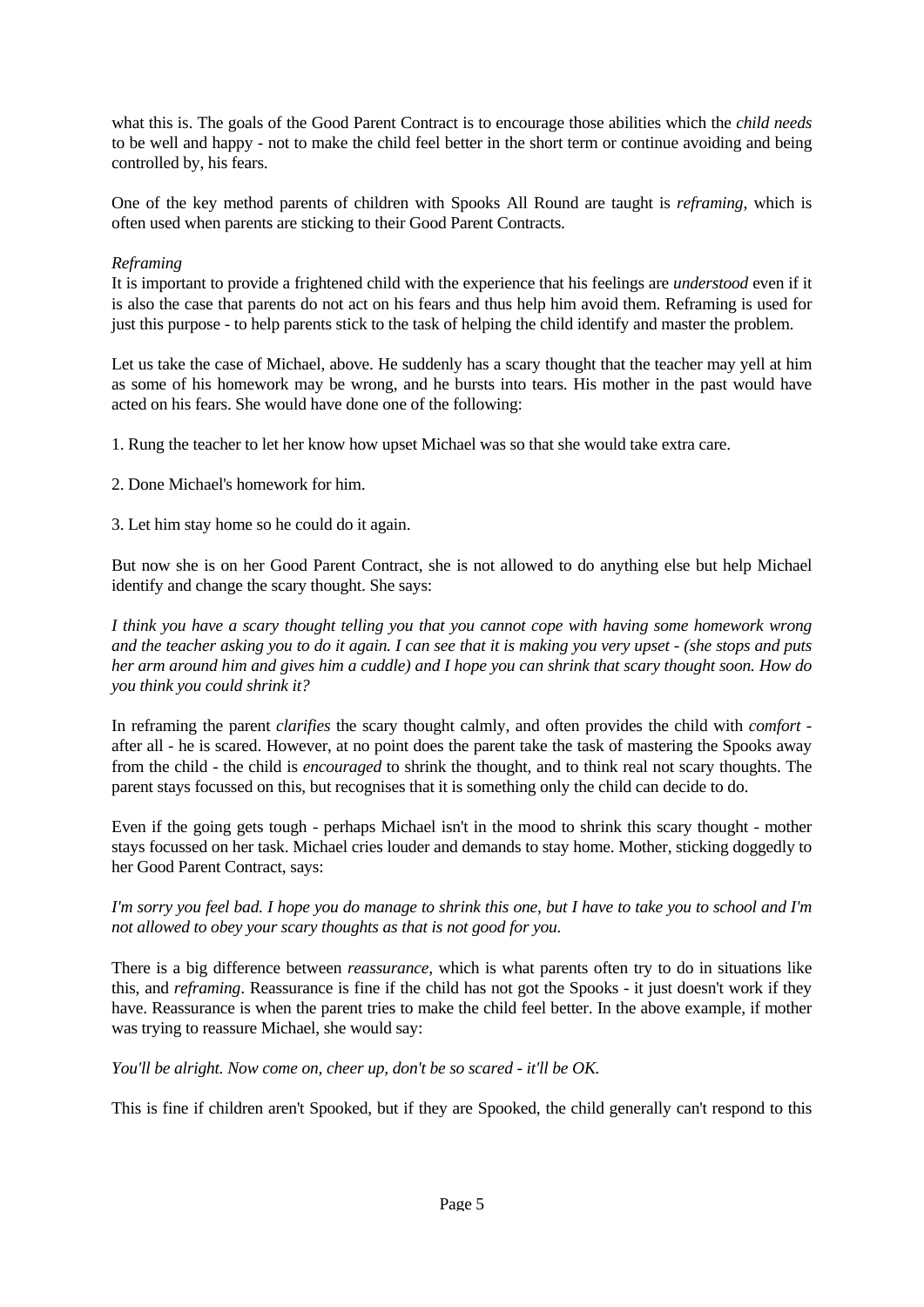kind of comment. With reframing, the parent makes it clear that only the child can decide what to do with the feeling, and that all the parent can do is assist. Parents illuminate the choices the child has, and encourage the child to make the choice, but they do not attempt to do it *for the child,* and wait for the child to take this step themselves.

Although reframing is a central technique for treating the Spooks All Round, it can be used in treating specific Spooks. For instance, it is sometimes used in the kindergarten Spooks, which as already mentioned earlier, can be quite hard for a young child. This is one other area of Spooks which responds well to reframing. Instead of saying:

## *You'll be perfectly OK, now stop crying and mummy will be back later.*

Which is an attempt to reassure and try to make decisions about the Spooks for the child, the parent says:

# *I can it's hard for you to feel OK saying goodbye to mummy, and I hope you can put the bad feelings away soon and enjoy your day.*

In the latter comment the parent does not try to avoid the child's discomfort, but is able to tolerate the child's Spooks, give some accurate feedback about what the child is feeing, and by their own calm manner (which is sometimes bluff!) also model the way of managing these difficult moments without trying to do it for the child. This reframing of the feelings puts the feelings in context of the adult's understanding of the world, rather than leaving the child stuck in Spook mode with terrifying feelings.

It is important for parents to take a realistic attitude to the retraining of the thinking and not expect the child to change it overnight. Nor can the parent break the Good Parent Contract and act on the child's fears. This can lead to some occasional teary times in the treatment of Spooks All Round, and the child can be offered a cuddle when the going gets tough. Its OK to cuddle children when they are scared. It is not OK to obey them, and do what they demand.

## *Rewards and Good Parent Contracts*

Treatment of the Spooks All Round does not require rewards. The parents simply *refuse to act* on the child's scary thoughts, and always use reframing. Rewards are most easily used on specific target behaviours, as in chapter 5. Getting the child to think in healthy ways - and making sure parents are thinking in healthy ways - can proceed without rewards, and trying to use rewards can get difficult, becasue of the global, nonspecific nature of the task.

As it happened, like so many children with the Spooks, Michael was keen to feel OK. He learned to recognise and shrink the scary thoughts, and his parents offered him an attractive set of rewards - just things he liked such as bike riding and games together, plus a late bedtime on the weekend. He learned to master his scary thinking, and has now, as an older child, has left all his Spooks behind him - where they belong.

## *Feelings Spooks*

A variant of Spooks All Round, needing the same kind of treatment, is the Feelings Spooks. This is actually two Spooks, the Anger Spooks and the Sadness Spooks.

## *Sandy*

Sandy, who was 12, had a tendency to burst into tears when she had to talk about anything which made her feel sad or uncomfortable. The original cause of this may have been the result of a prolonged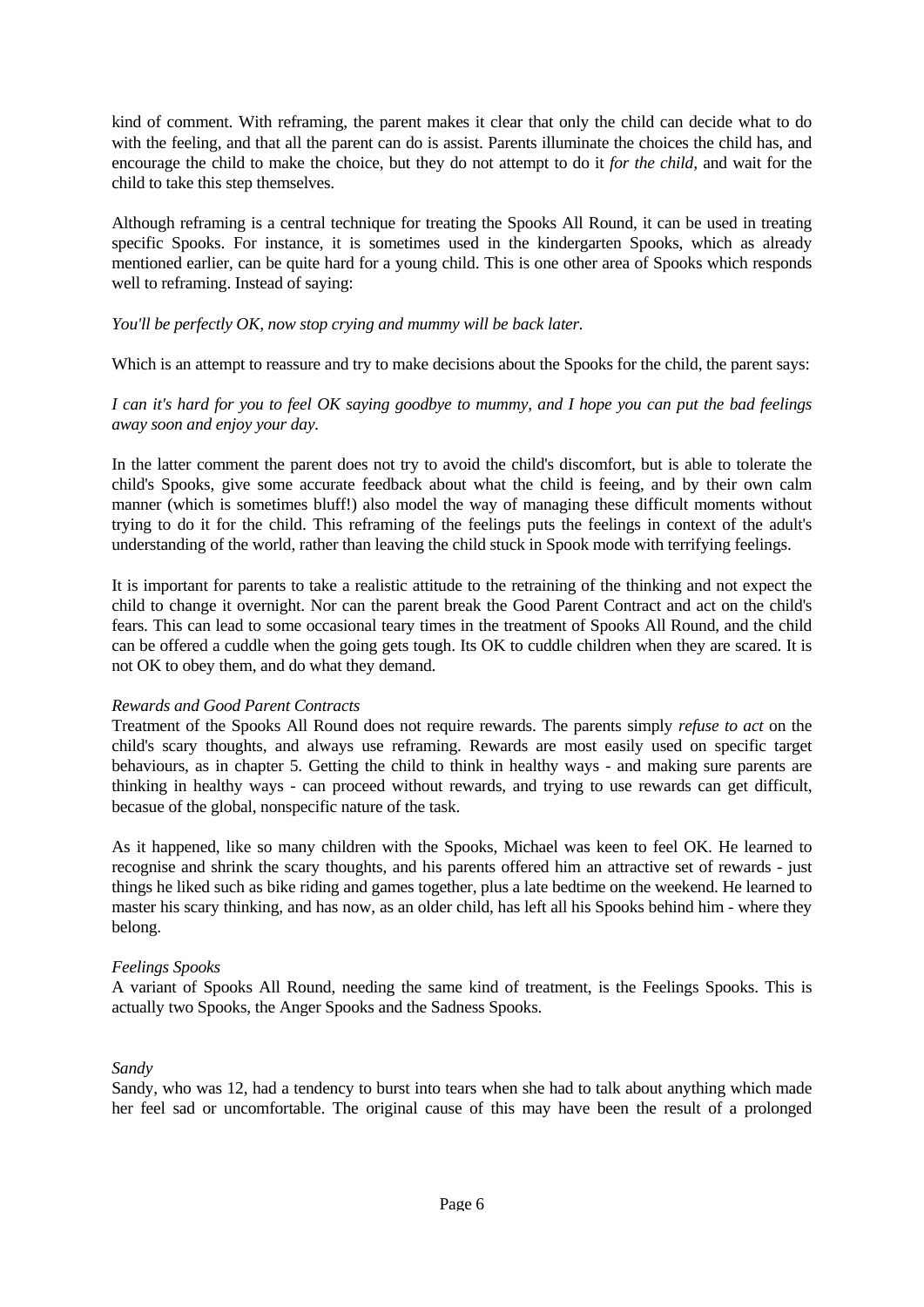hospitalisation for a painful condition when Sandy was young. Whatever the original cause of this, she had, by 12 years old, a distressing habit of bursting into tears many times a day. In her first session with me, she did this about 18 times within the hour. Her tolerance of any emotional discomfort was very low. If she did experience a problem, and she had a problem with a friend of hers when she came to see me, her ability to tolerate the feelings of sadness was very low.

Although the symptom of Sandy's low tolerance was striking, it was clearly an anxiety response to sadness itself. This was partly the result of her mother's anxiety. Her mother, Anne, was worried about her daughter. Whenever Sandy got upset, mother's fears about how her daughter was going to cope when older set in, and she became afraid of her daughter's feelings. I suggested to Sandy and her mother that we try a contract for Spooks All Round, which meant that Sandy and her family had to practise telling the difference between scary thoughts and real thoughts, and then her parents would have to go on a Good Parent Contract, to never act on Sandy's scary thoughts. Instead she was taught reframing.

Sandy had also started to develop other Spooks. Sometimes children prone to the Feelings Spooks develop habits such as compulsive handwashing or other repetitive ritual behaviours which help them manage their Spooky feelings. Sandy had begun to wash her hands after doing anything at all. Her fear was that she would have germs on her hands. This fear was also included in her scary thoughts chart, and this was one of the scary thoughts which she had to alter.

Sandy's scary thoughts and real thoughts, along with Anne's, can be seen in Table 5.

After only five sessions with Sandy and her mother, Sandy's tears had stopped and her handwashing had returned to normal. Again, Sandy, like most children stuck with the Spooks are only too keen to get unstuck if someone helps them see how to do it. Sandy had practised shrinking her scary thoughts and her mother had stuck to her Good Parent Contract. When Sandy had started to cry, her mother had said:

*I can see there is something you would like to talk about. I hope you can get to the thing you would like to talk about and not feel so bad. When you want to give it a go, let me know and we can talk.*

This was very different to mother's previous response. Sandy's mother had been, understandably, very worried about her daughter, and had been quite unable to step back and encourage Sandy to manage her sadness. She had been saying things like:

*Tell me why you feel this way. I don't know why you have to cry so much! Now just what is the matter - I'll go and tell your girlfriend what I think of her (mother had actually done just that) - and I'm not going to put up with this.*.....

Mother had been *escalating* her daughter's anxiety - which means joining in and making it worse. Worried parents tend to do this. When she was helped to stop doing this, using a Good Parent Contract to keep her focussed on what really helped her child, things improved.

If the child is suffering Spooks All Round, generally everyone on the family feels very confused about how to look after the child and how to help the child become more comfortable. Professional help is often needed as the parent, in an attempt to help the child feel better is almost always helping the child avoid fearful situations or losing their tempers in anxiety themselves. It is also important that the child see their parents actions in stepping back from the Spooks as their parents doing the best thing for them. The change some parents have to make are quite dramatic, and a psychologist is able to establish these changes in a way the child is able to understand, without the child feeling deserted.